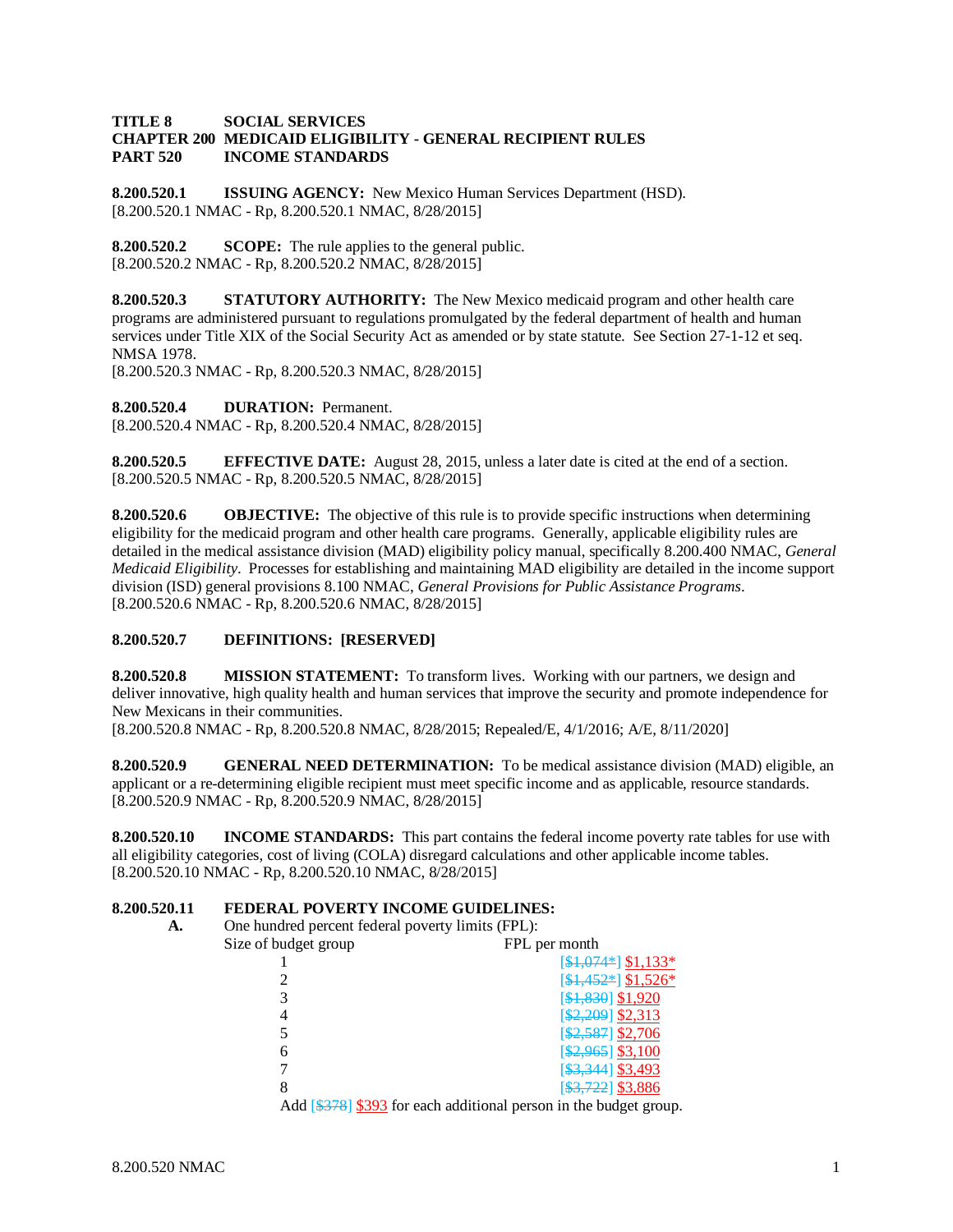\*FPL must be below 100% for an individual or couple for qualified medicare beneficiary (QMB) program. **B.** One hundred twenty percent FPL: This income level is used only in the determination of the maximum income limit for specified low income medicare beneficiaries (SLIMB) applicants or eligible recipients. Applicant or eligible recipient Amount 1 Individual At least  $\left[\frac{1074}{1074}\right]$  \$1,133 per month but no more than  $\left[\frac{1288}{1074}\right]$ 

\$1,359 per month. 2 Couple At least  $\left[\frac{1}{31},\frac{452}{31},\frac{526}{31}\right]$  per month but no more than  $\left[\frac{1}{31},\frac{742}{31}\right]$ \$1,831 per month.

For purposes of this eligibility calculation, "couple" means an applicant couple or an applicant with an ineligible spouse when income is deemed.

| C. | One hundred thirty-three percent FPL: |                        |
|----|---------------------------------------|------------------------|
|    | Size of budget group                  | FPL per month          |
|    |                                       | $[$1,428]$ \$1,507     |
|    |                                       | $[$1,931]$ \$2,030     |
|    |                                       | $\[ $2,434]$ \$2,553   |
|    |                                       | $[$2,938]$ \$3,076     |
|    |                                       | $[$ \$3,441 \\ \$3,599 |
|    |                                       | [\$3,944] \$4,122      |
|    |                                       | [\$4,447] \$4,646      |
|    |                                       | $[$4,950]$ \$5,169     |

Add [\$503] \$523 for each additional person in the budget group.

**D.** One hundred thirty-five percent FPL: This income level is used only in the determination of the maximum income limit for a qualified individual 1 (QI1) applicant or eligible recipient. For purposes of this eligibility calculation, "couple" means an applicant couple or an applicant with an ineligible spouse when income is deemed. The following income levels apply:

|                     | Applicant or eligible recipient |                                                                                     | Amount |                                                                                     |
|---------------------|---------------------------------|-------------------------------------------------------------------------------------|--------|-------------------------------------------------------------------------------------|
|                     |                                 | Individual                                                                          |        | At least $\[ $1,288]$ \$1,359 per month but no more than $\[ $1,449]$               |
| $$1,529$ per month. |                                 |                                                                                     |        |                                                                                     |
|                     | 2                               | Couple                                                                              |        | At least $[\frac{1,742}{1,831}]$ per month but no more than $[\frac{1,960}{1,960}]$ |
| $$2,060$ per month. |                                 |                                                                                     |        |                                                                                     |
| Е.                  |                                 | One hundred eighty-five percent FPL:                                                |        |                                                                                     |
|                     | Size of budget group            |                                                                                     |        | FPL per month                                                                       |
|                     |                                 |                                                                                     |        | $[$1,986]$ \$2,096                                                                  |
|                     | $\overline{c}$                  |                                                                                     |        | $[$2,686]$ \$2,823                                                                  |
|                     | 3                               |                                                                                     |        | $[$ \$3,386] \$3,551                                                                |
|                     | $\overline{\mathcal{L}}$        |                                                                                     |        | [\$4,086] \$4,279                                                                   |
|                     | 5                               |                                                                                     |        | $[$4,786]$ \$5,006                                                                  |
|                     | 6                               |                                                                                     |        | $[$ \$5,486] \$5,734                                                                |
|                     | 7                               |                                                                                     |        | $[$ \$6,186] \$6,462                                                                |
|                     | 8                               |                                                                                     |        | [\$6,886] \$7,189                                                                   |
|                     |                                 | Add $\left[\frac{4700}{727}\right]$ for each additional person in the budget group. |        |                                                                                     |
| F.                  | Two hundred percent FPL:        |                                                                                     |        |                                                                                     |
|                     | Size of budget group            |                                                                                     |        | FPL per month                                                                       |
|                     |                                 |                                                                                     |        | $[ $2,147]$ \$2,265                                                                 |
|                     | $\overline{c}$                  |                                                                                     |        | [\$2,904] \$3,052                                                                   |
|                     | $\overline{3}$                  |                                                                                     |        | [\$3,660] \$3,839                                                                   |
|                     | 4                               |                                                                                     |        | [\$4,417] \$4,625                                                                   |
|                     | 5                               |                                                                                     |        | $[$ \$5,174] \$5,412                                                                |
|                     | 6                               |                                                                                     |        | $[$5,930]$ \$6,199                                                                  |
|                     | $\overline{7}$                  |                                                                                     |        | [\$6,687] \$6,985                                                                   |
|                     | 8                               |                                                                                     |        | [\$7,444] \$7,772                                                                   |
|                     |                                 | Add [\$757] \$787 for each additional person in the budget group.                   |        |                                                                                     |
| G.                  |                                 | Two hundred thirty-five percent FPL:                                                |        |                                                                                     |
|                     | Size of budget group            |                                                                                     |        | FPL per month                                                                       |
|                     |                                 |                                                                                     |        | $\[ $2,523]$ \$2,662                                                                |
|                     |                                 |                                                                                     |        |                                                                                     |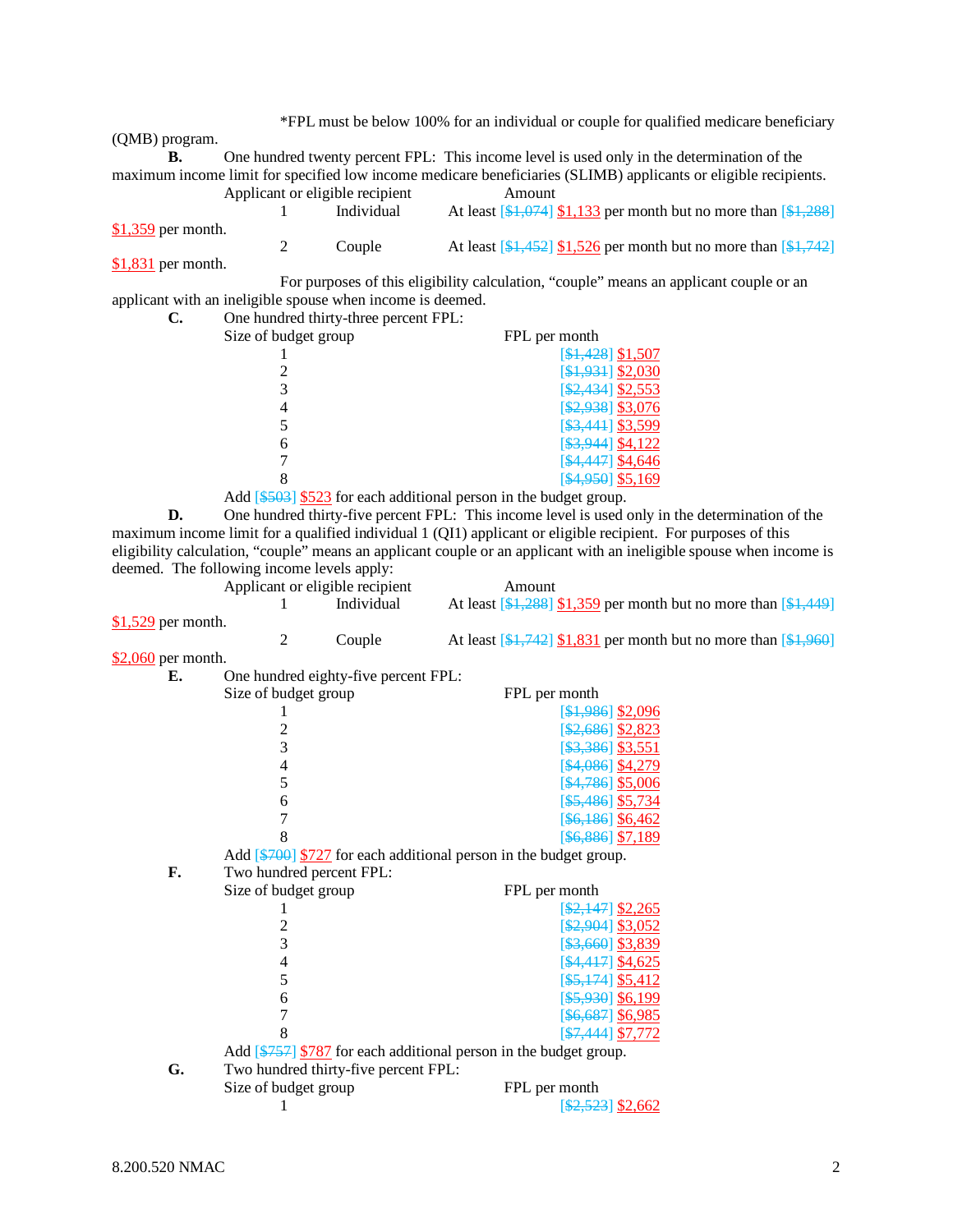|                 |                             |  | $[$ \$3,412] \$3,586    |
|-----------------|-----------------------------|--|-------------------------|
| 2               |                             |  | [\$4,301] \$4,511       |
|                 |                             |  | $[$5,190]$ \$5,435      |
| 5               |                             |  | [\$6,079] \$6,359       |
| 6               |                             |  | [\$6,968] \$7,284       |
|                 |                             |  | $[$7,857]$ \$8,208      |
|                 |                             |  | $[$ \$8,746 $]$ \$9,132 |
| 0.0000000000000 | $\sim$ $\sim$ $\sim$ $\sim$ |  | .                       |

Add [\$889] \$924 for each additional person in the budget group.<br>Two hundred fifty percent FPL:

| Н. | Two hundred fifty percent FPL: |
|----|--------------------------------|
|    | Size of budget group           |

| budget group | FPL per month        |
|--------------|----------------------|
|              | [\$2,684] \$2,832    |
|              | $[$ \$3,630] \$3,815 |
| 3            | $[$4,575]$ \$4,798   |
|              | $[$5,521]$ \$5,782   |
| 5            | [\$6,467] \$6,765    |
|              | $[$7,413]$ \$7,748   |
|              | $[$ \$8,359] \$8,732 |
| 8            | $[$9,305]$ \$9,715   |
|              |                      |

Add [\$946] \$983 for each additional person in the budget group.

[8.200.520.11 NMAC - Rp, 8.200.520.11 NMAC, 8/28/2015; A/E, 4/1/2016; A/E, 9/14/2017; A, 2/1/2018; A/E, 5/17/2018; A, 9/11/2018; A/E, 4/11/2019; A, 7/30/2019, A/E, 8/11/2020; A, 12/15/2020; A/E, 4/1/2021; A,  $9/1/2021$ ; A, xx/xx/xxxx]

# **8.200.520.12 COST OF LIVING ADJUSTMENT (COLA) DISREGARD COMPUTATION:** The

countable social security benefit without the COLA is calculated using the COLA increase table as follows: **A.** divide the current gross social security benefit by the COLA increase in the most current year; the

result is the social security benefit before the COLA increase;

**B.** divide the result from Subsection A above by the COLA increase from the previous period or year; the result is the social security benefit before the increase for that period or year; and

**C.** repeat Subsection B above for each year, through the year that the applicant or eligible recipient received both social security benefits and supplemental security income (SSI); the final result is the countable social security benefit.

| COLA Increase and disregard table |                 |                      |                    |  |  |
|-----------------------------------|-----------------|----------------------|--------------------|--|--|
|                                   | Period and year | <b>COLA</b> increase | $=$ benefit before |  |  |
| $\overline{1}$                    | 2022 Jan - Dec  | 5.9                  | Jan 22             |  |  |
| $[4]$                             | 2021 Jan - Dec  | 1.3                  | Jan 21             |  |  |
| [2] 3                             | 2020 Jan - Dec  | 1.6                  | Jan $20$           |  |  |
| $[3]$ $\underline{4}$             | 2019 Jan - Dec  | 2.8                  | Jan 19             |  |  |
| $[4]$                             | 2018 Jan - Dec  | 2.0                  | Jan 18             |  |  |
| $[5]$ 6                           | 2017 Jan - Dec  | 0.3                  | Jan $17$           |  |  |
| $[6]$ $\overline{2}$              | 2016 Jan - Dec  | $\Omega$             | Jan 16             |  |  |
| $[7]$ 8                           | 2015 Jan - Dec  | 1.017                | Jan $15$           |  |  |
| [8] 9                             | 2014 Jan - Dec  | 1.015                | Jan 14             |  |  |
| [9]10                             | 2013 Jan - Dec  | 1.017                | Jan $13$           |  |  |
| [10] 11                           | 2012 Jan - Dec  | 1.037                | Jan $12$           |  |  |
| [44] 12                           | 2011 Jan - Dec  | $\theta$             | Jan 11             |  |  |
| [12] 13                           | 2010 Jan - Dec  | 1                    | Jan $10$           |  |  |
| [43] 14                           | 2009 Jan - Dec  | 1                    | Jan 09             |  |  |
| [44] 15                           | 2008 Jan - Dec  | 1.058                | Jan 08             |  |  |
| [45] 16                           | 2007 Jan - Dec  | 1.023                | Jan 07             |  |  |
| [16] 17                           | 2006 Jan - Dec  | 1.033                | Jan 06             |  |  |
| [17] 18                           | 2005 Jan - Dec  | 1.041                | Jan $05$           |  |  |
| [18] 19                           | 2004 Jan - Dec  | 1.027                | Jan 04             |  |  |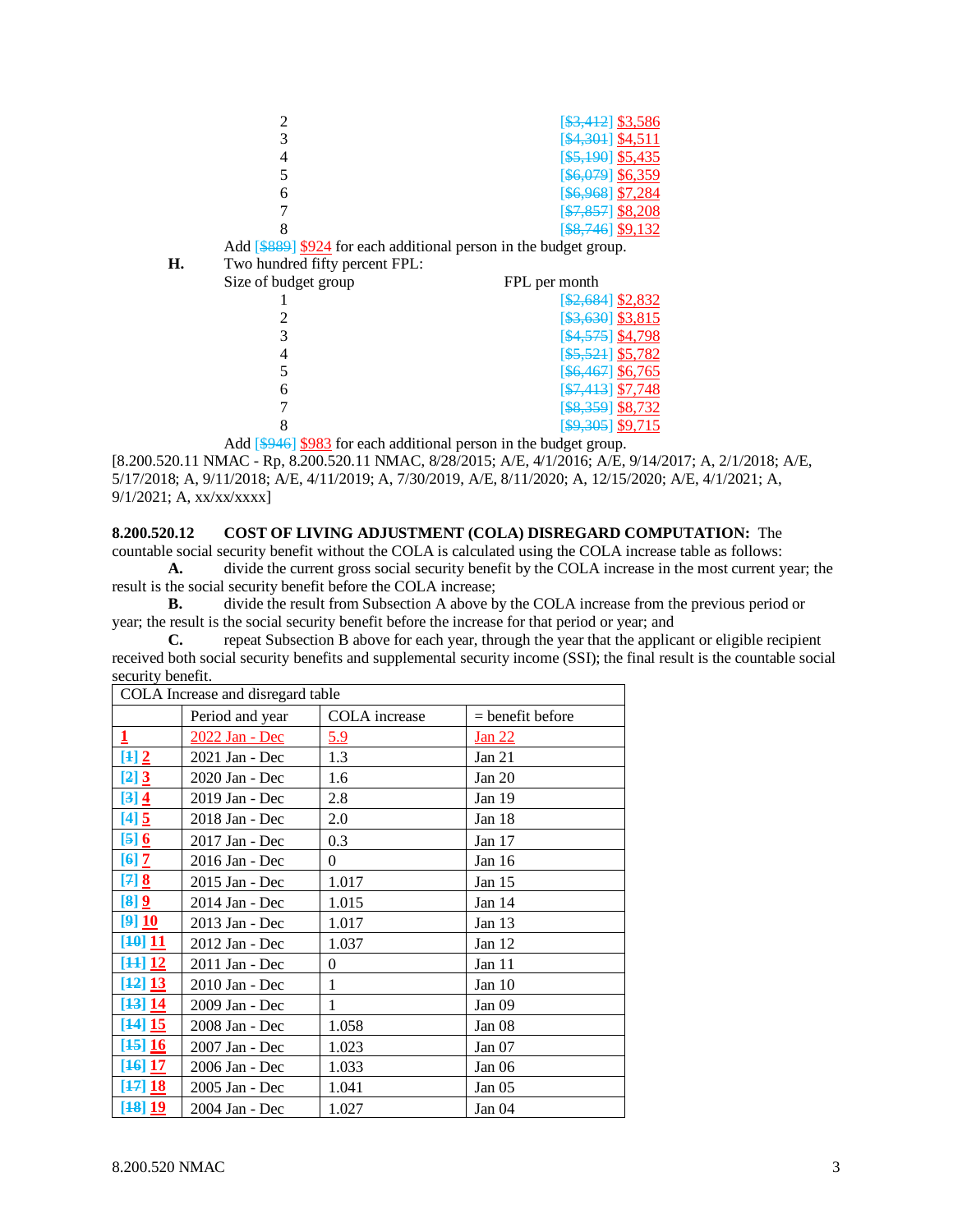| [49] 20 | 2003 Jan - Dec         | 1.021 | Jan 03        |
|---------|------------------------|-------|---------------|
| [20] 21 | 2002 Jan - Dec         | 1.014 | Jan $02$      |
| [24] 22 | 2001 Jan - Dec         | 1.026 | Jan 01        |
| [22] 23 | 2000 Jan - Dec         | 1.035 | Jan 00        |
| [23] 24 | 1999 Jan - Dec         | 1.025 | Jan 99        |
| [24] 25 | 1998 Jan - Dec         | 1.013 | Jan 98        |
| [25] 26 | 1997 Jan - Dec         | 1.021 | Jan 97        |
| [26] 27 | 1996 Jan - Dec         | 1.029 | Jan 96        |
| [27] 28 | 1995 Jan - Dec         | 1.026 | Jan 95        |
| [28] 29 | 1994 Jan - Dec         | 1.028 | Jan 94        |
| [29] 30 | 1993 Jan - Dec         | 1.026 | Jan 93        |
| [30] 31 | 1992 Jan - Dec         | 1.03  | Jan 92        |
| [34] 32 | 1991 Jan - Dec         | 1.037 | Jan 91        |
| [32] 33 | 1990 Jan - Dec         | 1.054 | Jan 90        |
| [33] 34 | 1989 Jan - Dec         | 1.047 | Jan 89        |
| [34] 35 | 1988 Jan - Dec         | 1.04  | Jan 88        |
| [35] 36 | 1987 Jan - Dec         | 1.042 | Jan 87        |
| [36] 37 | 1986 Jan - Dec         | 1.013 | Jan 86        |
| [37] 38 | 1985 Jan - Dec         | 1.031 | Jan 85        |
| [38] 39 | 1984 Jan - Dec         | 1.035 | Jan 84        |
| [39] 40 | 1982 Jul - 1983        |       |               |
|         | Dec                    | 1.035 | <b>Jul 82</b> |
| [40] 41 | 1981 Jul - 1982        |       |               |
|         | Jun                    | 1.074 | <b>Jul 81</b> |
| [44] 42 | 1980 Jul - 1981<br>Jun | 1.112 | <b>Jul 80</b> |
| [42] 43 | 1979 Jul - 1980        |       |               |
|         | Jun                    | 1.143 | Jul 79        |
| [43] 44 | 1978 Jul - 1979        |       |               |
|         | Jun                    | 1.099 | Jul 78        |
| [44] 45 | 1977 Jul - 1978        |       |               |
|         | Jun                    | 1.065 | Jul 77        |
| [45] 46 | 1977 Apr - 1977        |       |               |
|         | Jun                    | 1.059 | Apr 77        |

[8.200.520.12 NMAC - Rp, 8.200.520.12 NMAC, 8/28/2015; A/E, 1/1/2016; A/E, 3/1/2017; A/E, 5/17/2018; A, 9/11/2018; A, 4/11/2019; A, 7/30/2019; A/E, 8/11/2020; A, 12/15/2020; A/E, 4/1/2021; A, 9/1/2021; A,  $xx/xx/xxxx$ ]

| Year             | Individual | Institution | Individual | Couple     | Institution | Couple     |
|------------------|------------|-------------|------------|------------|-------------|------------|
|                  | <b>FBR</b> | <b>FBR</b>  | VTR.       | <b>FBR</b> | <b>FBR</b>  | <b>VTR</b> |
| $1/89$ to $1/90$ | \$368      | \$30        | \$122.66   | \$553      | \$60        | \$184.33   |
| $1/90$ to $1/91$ | \$386      | \$30        | \$128.66   | \$579      | \$60        | \$193.00   |
| $1/91$ to $1/92$ | \$407      | \$30        | \$135.66   | \$610      | \$60        | \$203.33   |
| $1/92$ to $1/93$ | \$422      | \$30        | \$140.66   | \$633      | \$60        | \$211.00   |
| $1/93$ to $1/94$ | \$434      | \$30        | \$144.66   | \$652      | \$60        | \$217.33   |
| $1/94$ to $1/95$ | \$446      | \$30        | \$148.66   | \$669      | \$60        | \$223.00   |
| $1/95$ to $1/96$ | \$458      | \$30        | \$152.66   | \$687      | \$60        | \$229.00   |
| $1/96$ to $1/97$ | \$470      | \$30        | \$156.66   | \$705      | \$60        | \$235.00   |
| $1/97$ to $1/98$ | \$484      | \$30        | \$161.33   | \$726      | \$60        | \$242.00   |
| $1/98$ to $1/99$ | \$494      | \$30        | \$164.66   | \$741      | \$60        | \$247.00   |
| 1/99 to 1/00     | \$500      | \$30        | \$166.66   | \$751      | \$60        | \$250.33   |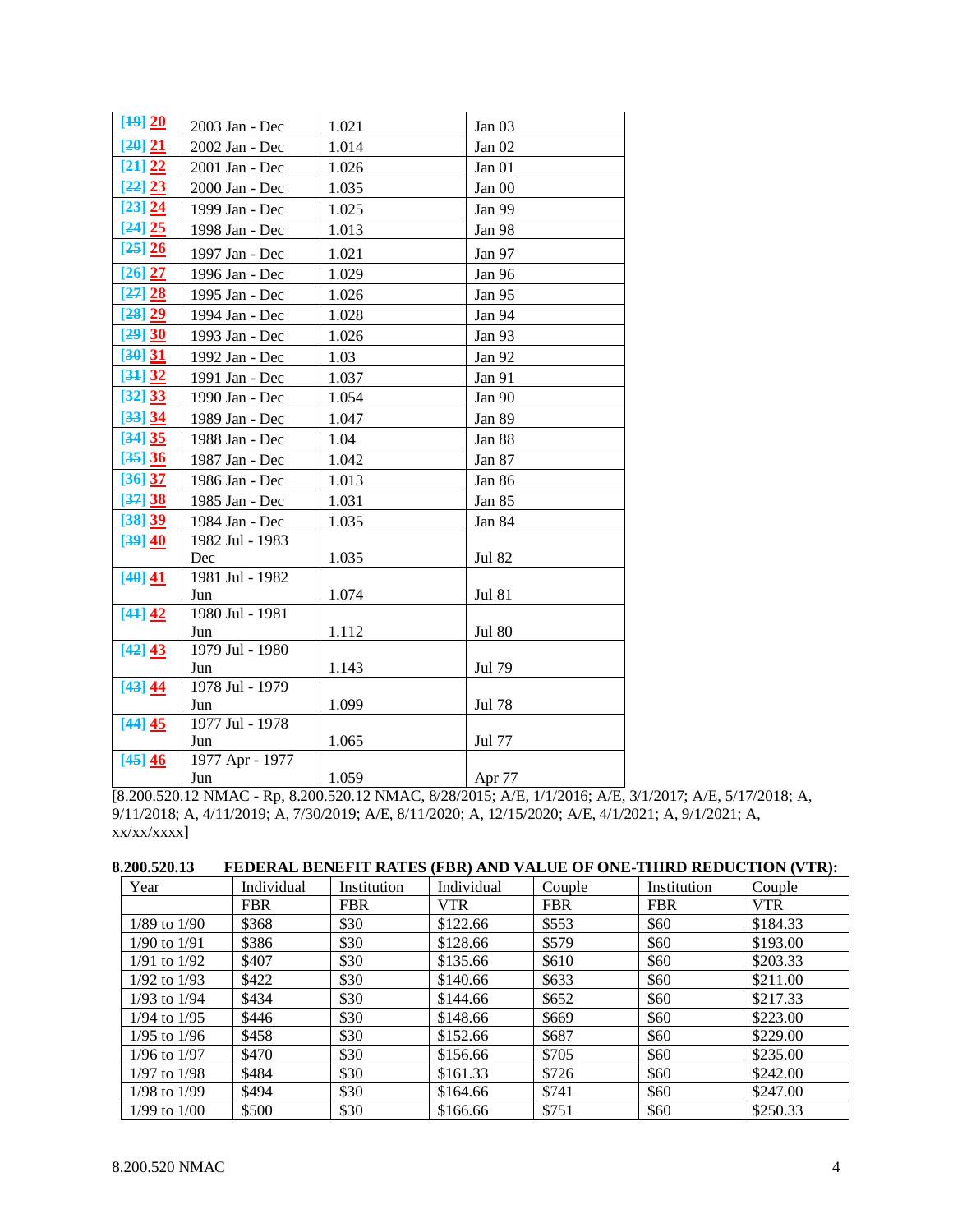| $1/00$ to $1/01$  | \$512 | \$30 | \$170.66 | \$769   | \$60 | \$256.33 |
|-------------------|-------|------|----------|---------|------|----------|
| $1/01$ to $1/02$  | \$530 | \$30 | \$176.66 | \$796   | \$60 | \$265.33 |
| $1/02$ to $1/03$  | \$545 | \$30 | \$181.66 | \$817   | \$60 | \$272.33 |
| $1/03$ to $1/04$  | \$552 | \$30 | \$184.00 | \$829   | \$60 | \$276.33 |
| $1/04$ to $1/05$  | \$564 | \$30 | \$188    | \$846   | \$60 | \$282.00 |
| $1/05$ to $1/06$  | \$579 | \$30 | \$193    | \$869   | \$60 | \$289.66 |
| $1/06$ to $1/07$  | \$603 | \$30 | \$201    | \$904   | \$60 | \$301.33 |
| $1/07$ to $1/08$  | \$623 | \$30 | \$207.66 | \$934   | \$60 | \$311.33 |
| $1/08$ to $1/09$  | \$637 | \$30 | \$212.33 | \$956   | \$60 | \$318.66 |
| $1/09$ to $1/10$  | \$674 | \$30 | \$224.66 | \$1,011 | \$60 | \$337    |
| $1/10$ to $1/11$  | \$674 | \$30 | \$224.66 | \$1,011 | \$60 | \$337    |
| $1/11$ to $1/12$  | \$674 | \$30 | \$224.66 | \$1,011 | \$60 | \$337    |
| $1/12$ to $1/13$  | \$698 | \$30 | \$232.66 | \$1,048 | \$60 | \$349.33 |
| $1/13$ to $1/14$  | \$710 | \$30 | \$237    | \$1,066 | \$60 | \$355    |
| $1/14$ to $1/15$  | \$721 | \$30 | \$240    | \$1,082 | \$60 | \$361    |
| $1/15$ to $12/15$ | \$733 | \$30 | \$244    | \$1,100 | \$60 | \$367    |
| $1/16$ to $12/16$ | \$733 | \$30 | \$244    | \$1,100 | \$60 | \$367    |
| $1/17$ to $12/17$ | \$735 | \$30 | \$245    | \$1,103 | \$60 | \$368    |
| $1/18$ to $12/18$ | \$750 | \$30 | \$250    | \$1,125 | \$60 | \$375    |
| $1/19$ to $12/19$ | \$771 | \$30 | \$257    | \$1,157 | \$60 | \$386    |
| $1/20$ to $12/20$ | \$783 | \$30 | \$261    | \$1,175 | \$60 | \$392    |
| $1/21$ to $12/21$ | \$794 | \$30 | \$264.66 | \$1,191 | \$60 | \$397    |
| 1/22 to 12/22     | \$841 | \$30 | \$280.33 | \$1,261 | \$60 | \$420.50 |

**A.** Ineligible child deeming allocation is  $\frac{\$397} \frac{\$420.50}{\$18.}$ <br>**B.** Part B premium is  $\frac{\$448.501}{\$170.10}$  per month.

Part B premium is [\$148.50] \$170.10 per month.

**C.** VTR (value of one third reduction) is used when an individual or a couple lives in the household of another and receives food and shelter from the household or when the individual or the couple is living on his or her own household but receiving support and maintenance from others.

**D.** The SSI resource standard is \$2000 for an individual and \$3000 for a couple. [8.200.520.13 NMAC - Rp, 8.200.520.13 NMAC, 8/28/2015; A/E, 1/1/2016; A/E, 3/1/2017; A/E, 5/17/2018; A, 9/11/2018; A/E, 4/11/2019; A, 7/30/2019; A/E, 8/11/2020; A, 12/15/2020; A/E, 4/1/2021; A, 9/1/2021; A,  $xx/xx/xxxx$ ]

# **8.200.520.14 UNISEX LIFE ESTATE AND REMAINDER INTEREST TABLES:**

| Age            | Life Estate | Remainder |
|----------------|-------------|-----------|
| 0              | .97188      | .02812    |
| $\mathbf{1}$   | .98988      | .01012    |
| $\overline{2}$ | .99017      | .00983    |
| 3              | .99008      | .00992    |
| $\overline{4}$ | .98981      | .01019    |
| 5              | .98938      | .01062    |
| 6              | .98884      | .01116    |
| $\overline{7}$ | .98822      | .01178    |
| 8              | .98748      | .01252    |
| 9              | .98663      | .01337    |
| 10             | .98565      | .01435    |
| 11             | .98453      | .01547    |
| 12             | .98329      | .01671    |
| 13             | .98198      | .01802    |
| 14             | .98066      | .01934    |
| 15             | .97937      | .02063    |
| 16             | .97815      | .02185    |
| 17             | .97700      | .02300    |
| 18             | .97590      | .02410    |
| 19             | .97480      | .02520    |
|                |             |           |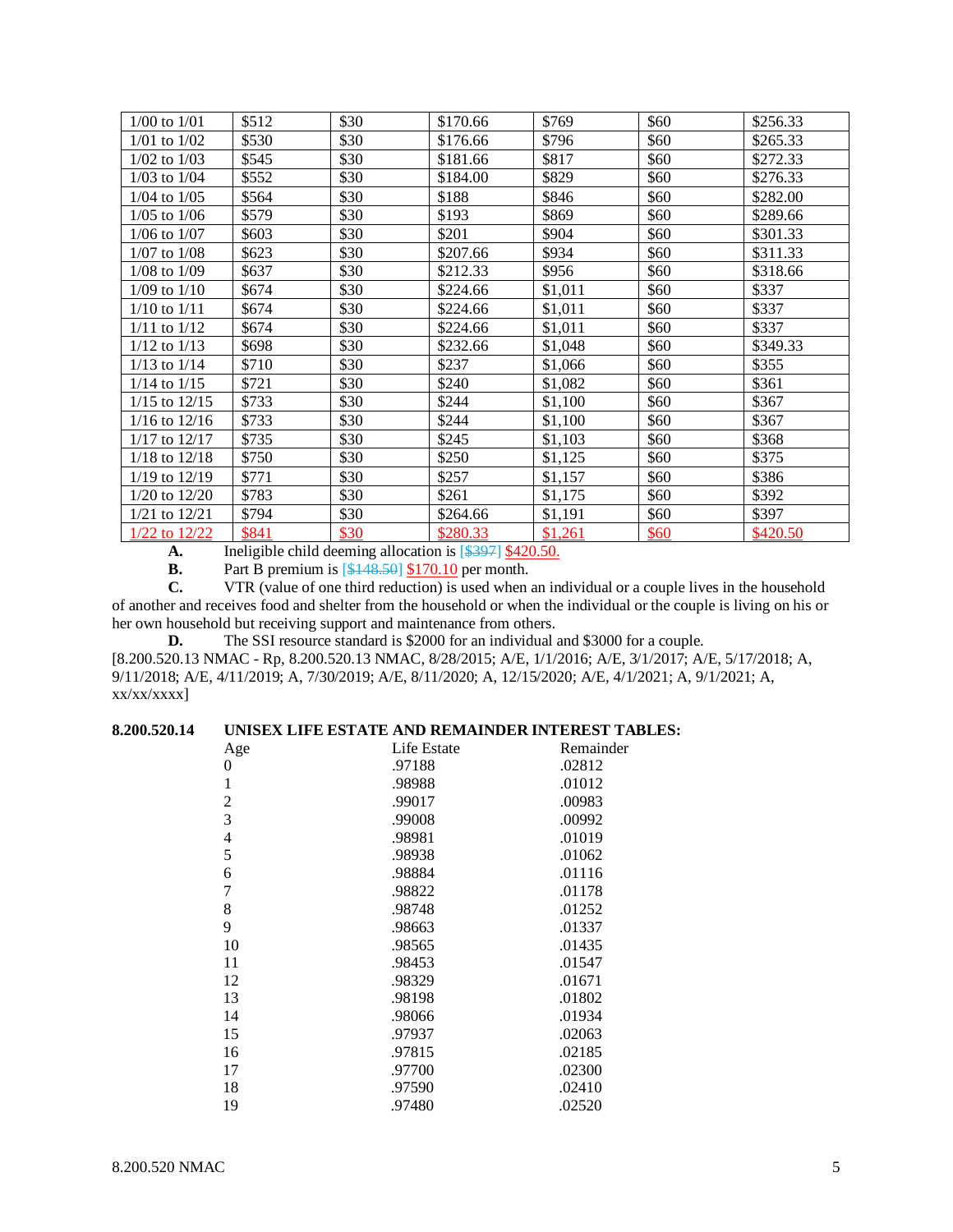| 20<br>.97365<br>.02635<br>21<br>.97245<br>.02755<br>22<br>.97120<br>.02880<br>23<br>.96986<br>.03014<br>24<br>.96841<br>.03159<br>25<br>.96678<br>.03322<br>26<br>.96495<br>.03505<br>27<br>.96290<br>.03710<br>28<br>.96062<br>.03938<br>29<br>.95813<br>.04187<br>30<br>.95543<br>.04457<br>31<br>.95243<br>.04746<br>32<br>.94942<br>.05058<br>33<br>.05392<br>.94608<br>34<br>.94250<br>.05750<br>35<br>.06132<br>.93868<br>36<br>.93460<br>.06540<br>37<br>.93026<br>.06974<br>38<br>.92567<br>.07433<br>39<br>.92083<br>.07917<br>40<br>.91571<br>.08429<br>41<br>.91030<br>.08970<br>42<br>.90457<br>.09543<br>43<br>.89855<br>.10145<br>44<br>.89221<br>.10779<br>45<br>.88558<br>.11442<br>46<br>.87863<br>.12137<br>47<br>.87137<br>.12863<br>48<br>.86374<br>.13626<br>49<br>.85578<br>.14422<br>50<br>.84743<br>.15257<br>51<br>.83674<br>.16126<br>52<br>.82969<br>.17031<br>53<br>.82028<br>.17972<br>54<br>.81054<br>.18946<br>55<br>.80046<br>.19954<br>56<br>.79006<br>.20994<br>57<br>.77931<br>.22069<br>58<br>.76822<br>.23178<br>59<br>.75675<br>.24325<br>60<br>.25509<br>.74491<br>61<br>.26733<br>.73267<br>62<br>.27998<br>.72002<br>63<br>.70696<br>.29304<br>64<br>.69352<br>.30648<br>65<br>.67970<br>.32030<br>.66551<br>66<br>.33449<br>67<br>.65098<br>.34902<br>68<br>.63610<br>.36690<br>69<br>.62086<br>.37914<br>70<br>.60522<br>.39478<br>71<br>.58914<br>.41086<br>72<br>.57261<br>.42739<br>73<br>.44429<br>.55571<br>74<br>.53862<br>.46138<br>75<br>.52149<br>.47851 |  |  |
|--------------------------------------------------------------------------------------------------------------------------------------------------------------------------------------------------------------------------------------------------------------------------------------------------------------------------------------------------------------------------------------------------------------------------------------------------------------------------------------------------------------------------------------------------------------------------------------------------------------------------------------------------------------------------------------------------------------------------------------------------------------------------------------------------------------------------------------------------------------------------------------------------------------------------------------------------------------------------------------------------------------------------------------------------------------------------------------------------------------------------------------------------------------------------------------------------------------------------------------------------------------------------------------------------------------------------------------------------------------------------------------------------------------------------------------------------------------------------------------------------------------|--|--|
|                                                                                                                                                                                                                                                                                                                                                                                                                                                                                                                                                                                                                                                                                                                                                                                                                                                                                                                                                                                                                                                                                                                                                                                                                                                                                                                                                                                                                                                                                                              |  |  |
|                                                                                                                                                                                                                                                                                                                                                                                                                                                                                                                                                                                                                                                                                                                                                                                                                                                                                                                                                                                                                                                                                                                                                                                                                                                                                                                                                                                                                                                                                                              |  |  |
|                                                                                                                                                                                                                                                                                                                                                                                                                                                                                                                                                                                                                                                                                                                                                                                                                                                                                                                                                                                                                                                                                                                                                                                                                                                                                                                                                                                                                                                                                                              |  |  |
|                                                                                                                                                                                                                                                                                                                                                                                                                                                                                                                                                                                                                                                                                                                                                                                                                                                                                                                                                                                                                                                                                                                                                                                                                                                                                                                                                                                                                                                                                                              |  |  |
|                                                                                                                                                                                                                                                                                                                                                                                                                                                                                                                                                                                                                                                                                                                                                                                                                                                                                                                                                                                                                                                                                                                                                                                                                                                                                                                                                                                                                                                                                                              |  |  |
|                                                                                                                                                                                                                                                                                                                                                                                                                                                                                                                                                                                                                                                                                                                                                                                                                                                                                                                                                                                                                                                                                                                                                                                                                                                                                                                                                                                                                                                                                                              |  |  |
|                                                                                                                                                                                                                                                                                                                                                                                                                                                                                                                                                                                                                                                                                                                                                                                                                                                                                                                                                                                                                                                                                                                                                                                                                                                                                                                                                                                                                                                                                                              |  |  |
|                                                                                                                                                                                                                                                                                                                                                                                                                                                                                                                                                                                                                                                                                                                                                                                                                                                                                                                                                                                                                                                                                                                                                                                                                                                                                                                                                                                                                                                                                                              |  |  |
|                                                                                                                                                                                                                                                                                                                                                                                                                                                                                                                                                                                                                                                                                                                                                                                                                                                                                                                                                                                                                                                                                                                                                                                                                                                                                                                                                                                                                                                                                                              |  |  |
|                                                                                                                                                                                                                                                                                                                                                                                                                                                                                                                                                                                                                                                                                                                                                                                                                                                                                                                                                                                                                                                                                                                                                                                                                                                                                                                                                                                                                                                                                                              |  |  |
|                                                                                                                                                                                                                                                                                                                                                                                                                                                                                                                                                                                                                                                                                                                                                                                                                                                                                                                                                                                                                                                                                                                                                                                                                                                                                                                                                                                                                                                                                                              |  |  |
|                                                                                                                                                                                                                                                                                                                                                                                                                                                                                                                                                                                                                                                                                                                                                                                                                                                                                                                                                                                                                                                                                                                                                                                                                                                                                                                                                                                                                                                                                                              |  |  |
|                                                                                                                                                                                                                                                                                                                                                                                                                                                                                                                                                                                                                                                                                                                                                                                                                                                                                                                                                                                                                                                                                                                                                                                                                                                                                                                                                                                                                                                                                                              |  |  |
|                                                                                                                                                                                                                                                                                                                                                                                                                                                                                                                                                                                                                                                                                                                                                                                                                                                                                                                                                                                                                                                                                                                                                                                                                                                                                                                                                                                                                                                                                                              |  |  |
|                                                                                                                                                                                                                                                                                                                                                                                                                                                                                                                                                                                                                                                                                                                                                                                                                                                                                                                                                                                                                                                                                                                                                                                                                                                                                                                                                                                                                                                                                                              |  |  |
|                                                                                                                                                                                                                                                                                                                                                                                                                                                                                                                                                                                                                                                                                                                                                                                                                                                                                                                                                                                                                                                                                                                                                                                                                                                                                                                                                                                                                                                                                                              |  |  |
|                                                                                                                                                                                                                                                                                                                                                                                                                                                                                                                                                                                                                                                                                                                                                                                                                                                                                                                                                                                                                                                                                                                                                                                                                                                                                                                                                                                                                                                                                                              |  |  |
|                                                                                                                                                                                                                                                                                                                                                                                                                                                                                                                                                                                                                                                                                                                                                                                                                                                                                                                                                                                                                                                                                                                                                                                                                                                                                                                                                                                                                                                                                                              |  |  |
|                                                                                                                                                                                                                                                                                                                                                                                                                                                                                                                                                                                                                                                                                                                                                                                                                                                                                                                                                                                                                                                                                                                                                                                                                                                                                                                                                                                                                                                                                                              |  |  |
|                                                                                                                                                                                                                                                                                                                                                                                                                                                                                                                                                                                                                                                                                                                                                                                                                                                                                                                                                                                                                                                                                                                                                                                                                                                                                                                                                                                                                                                                                                              |  |  |
|                                                                                                                                                                                                                                                                                                                                                                                                                                                                                                                                                                                                                                                                                                                                                                                                                                                                                                                                                                                                                                                                                                                                                                                                                                                                                                                                                                                                                                                                                                              |  |  |
|                                                                                                                                                                                                                                                                                                                                                                                                                                                                                                                                                                                                                                                                                                                                                                                                                                                                                                                                                                                                                                                                                                                                                                                                                                                                                                                                                                                                                                                                                                              |  |  |
|                                                                                                                                                                                                                                                                                                                                                                                                                                                                                                                                                                                                                                                                                                                                                                                                                                                                                                                                                                                                                                                                                                                                                                                                                                                                                                                                                                                                                                                                                                              |  |  |
|                                                                                                                                                                                                                                                                                                                                                                                                                                                                                                                                                                                                                                                                                                                                                                                                                                                                                                                                                                                                                                                                                                                                                                                                                                                                                                                                                                                                                                                                                                              |  |  |
|                                                                                                                                                                                                                                                                                                                                                                                                                                                                                                                                                                                                                                                                                                                                                                                                                                                                                                                                                                                                                                                                                                                                                                                                                                                                                                                                                                                                                                                                                                              |  |  |
|                                                                                                                                                                                                                                                                                                                                                                                                                                                                                                                                                                                                                                                                                                                                                                                                                                                                                                                                                                                                                                                                                                                                                                                                                                                                                                                                                                                                                                                                                                              |  |  |
|                                                                                                                                                                                                                                                                                                                                                                                                                                                                                                                                                                                                                                                                                                                                                                                                                                                                                                                                                                                                                                                                                                                                                                                                                                                                                                                                                                                                                                                                                                              |  |  |
|                                                                                                                                                                                                                                                                                                                                                                                                                                                                                                                                                                                                                                                                                                                                                                                                                                                                                                                                                                                                                                                                                                                                                                                                                                                                                                                                                                                                                                                                                                              |  |  |
|                                                                                                                                                                                                                                                                                                                                                                                                                                                                                                                                                                                                                                                                                                                                                                                                                                                                                                                                                                                                                                                                                                                                                                                                                                                                                                                                                                                                                                                                                                              |  |  |
|                                                                                                                                                                                                                                                                                                                                                                                                                                                                                                                                                                                                                                                                                                                                                                                                                                                                                                                                                                                                                                                                                                                                                                                                                                                                                                                                                                                                                                                                                                              |  |  |
|                                                                                                                                                                                                                                                                                                                                                                                                                                                                                                                                                                                                                                                                                                                                                                                                                                                                                                                                                                                                                                                                                                                                                                                                                                                                                                                                                                                                                                                                                                              |  |  |
|                                                                                                                                                                                                                                                                                                                                                                                                                                                                                                                                                                                                                                                                                                                                                                                                                                                                                                                                                                                                                                                                                                                                                                                                                                                                                                                                                                                                                                                                                                              |  |  |
|                                                                                                                                                                                                                                                                                                                                                                                                                                                                                                                                                                                                                                                                                                                                                                                                                                                                                                                                                                                                                                                                                                                                                                                                                                                                                                                                                                                                                                                                                                              |  |  |
|                                                                                                                                                                                                                                                                                                                                                                                                                                                                                                                                                                                                                                                                                                                                                                                                                                                                                                                                                                                                                                                                                                                                                                                                                                                                                                                                                                                                                                                                                                              |  |  |
|                                                                                                                                                                                                                                                                                                                                                                                                                                                                                                                                                                                                                                                                                                                                                                                                                                                                                                                                                                                                                                                                                                                                                                                                                                                                                                                                                                                                                                                                                                              |  |  |
|                                                                                                                                                                                                                                                                                                                                                                                                                                                                                                                                                                                                                                                                                                                                                                                                                                                                                                                                                                                                                                                                                                                                                                                                                                                                                                                                                                                                                                                                                                              |  |  |
|                                                                                                                                                                                                                                                                                                                                                                                                                                                                                                                                                                                                                                                                                                                                                                                                                                                                                                                                                                                                                                                                                                                                                                                                                                                                                                                                                                                                                                                                                                              |  |  |
|                                                                                                                                                                                                                                                                                                                                                                                                                                                                                                                                                                                                                                                                                                                                                                                                                                                                                                                                                                                                                                                                                                                                                                                                                                                                                                                                                                                                                                                                                                              |  |  |
|                                                                                                                                                                                                                                                                                                                                                                                                                                                                                                                                                                                                                                                                                                                                                                                                                                                                                                                                                                                                                                                                                                                                                                                                                                                                                                                                                                                                                                                                                                              |  |  |
|                                                                                                                                                                                                                                                                                                                                                                                                                                                                                                                                                                                                                                                                                                                                                                                                                                                                                                                                                                                                                                                                                                                                                                                                                                                                                                                                                                                                                                                                                                              |  |  |
|                                                                                                                                                                                                                                                                                                                                                                                                                                                                                                                                                                                                                                                                                                                                                                                                                                                                                                                                                                                                                                                                                                                                                                                                                                                                                                                                                                                                                                                                                                              |  |  |
|                                                                                                                                                                                                                                                                                                                                                                                                                                                                                                                                                                                                                                                                                                                                                                                                                                                                                                                                                                                                                                                                                                                                                                                                                                                                                                                                                                                                                                                                                                              |  |  |
|                                                                                                                                                                                                                                                                                                                                                                                                                                                                                                                                                                                                                                                                                                                                                                                                                                                                                                                                                                                                                                                                                                                                                                                                                                                                                                                                                                                                                                                                                                              |  |  |
|                                                                                                                                                                                                                                                                                                                                                                                                                                                                                                                                                                                                                                                                                                                                                                                                                                                                                                                                                                                                                                                                                                                                                                                                                                                                                                                                                                                                                                                                                                              |  |  |
|                                                                                                                                                                                                                                                                                                                                                                                                                                                                                                                                                                                                                                                                                                                                                                                                                                                                                                                                                                                                                                                                                                                                                                                                                                                                                                                                                                                                                                                                                                              |  |  |
|                                                                                                                                                                                                                                                                                                                                                                                                                                                                                                                                                                                                                                                                                                                                                                                                                                                                                                                                                                                                                                                                                                                                                                                                                                                                                                                                                                                                                                                                                                              |  |  |
|                                                                                                                                                                                                                                                                                                                                                                                                                                                                                                                                                                                                                                                                                                                                                                                                                                                                                                                                                                                                                                                                                                                                                                                                                                                                                                                                                                                                                                                                                                              |  |  |
|                                                                                                                                                                                                                                                                                                                                                                                                                                                                                                                                                                                                                                                                                                                                                                                                                                                                                                                                                                                                                                                                                                                                                                                                                                                                                                                                                                                                                                                                                                              |  |  |
|                                                                                                                                                                                                                                                                                                                                                                                                                                                                                                                                                                                                                                                                                                                                                                                                                                                                                                                                                                                                                                                                                                                                                                                                                                                                                                                                                                                                                                                                                                              |  |  |
|                                                                                                                                                                                                                                                                                                                                                                                                                                                                                                                                                                                                                                                                                                                                                                                                                                                                                                                                                                                                                                                                                                                                                                                                                                                                                                                                                                                                                                                                                                              |  |  |
|                                                                                                                                                                                                                                                                                                                                                                                                                                                                                                                                                                                                                                                                                                                                                                                                                                                                                                                                                                                                                                                                                                                                                                                                                                                                                                                                                                                                                                                                                                              |  |  |
|                                                                                                                                                                                                                                                                                                                                                                                                                                                                                                                                                                                                                                                                                                                                                                                                                                                                                                                                                                                                                                                                                                                                                                                                                                                                                                                                                                                                                                                                                                              |  |  |
|                                                                                                                                                                                                                                                                                                                                                                                                                                                                                                                                                                                                                                                                                                                                                                                                                                                                                                                                                                                                                                                                                                                                                                                                                                                                                                                                                                                                                                                                                                              |  |  |
|                                                                                                                                                                                                                                                                                                                                                                                                                                                                                                                                                                                                                                                                                                                                                                                                                                                                                                                                                                                                                                                                                                                                                                                                                                                                                                                                                                                                                                                                                                              |  |  |
|                                                                                                                                                                                                                                                                                                                                                                                                                                                                                                                                                                                                                                                                                                                                                                                                                                                                                                                                                                                                                                                                                                                                                                                                                                                                                                                                                                                                                                                                                                              |  |  |
|                                                                                                                                                                                                                                                                                                                                                                                                                                                                                                                                                                                                                                                                                                                                                                                                                                                                                                                                                                                                                                                                                                                                                                                                                                                                                                                                                                                                                                                                                                              |  |  |
|                                                                                                                                                                                                                                                                                                                                                                                                                                                                                                                                                                                                                                                                                                                                                                                                                                                                                                                                                                                                                                                                                                                                                                                                                                                                                                                                                                                                                                                                                                              |  |  |
|                                                                                                                                                                                                                                                                                                                                                                                                                                                                                                                                                                                                                                                                                                                                                                                                                                                                                                                                                                                                                                                                                                                                                                                                                                                                                                                                                                                                                                                                                                              |  |  |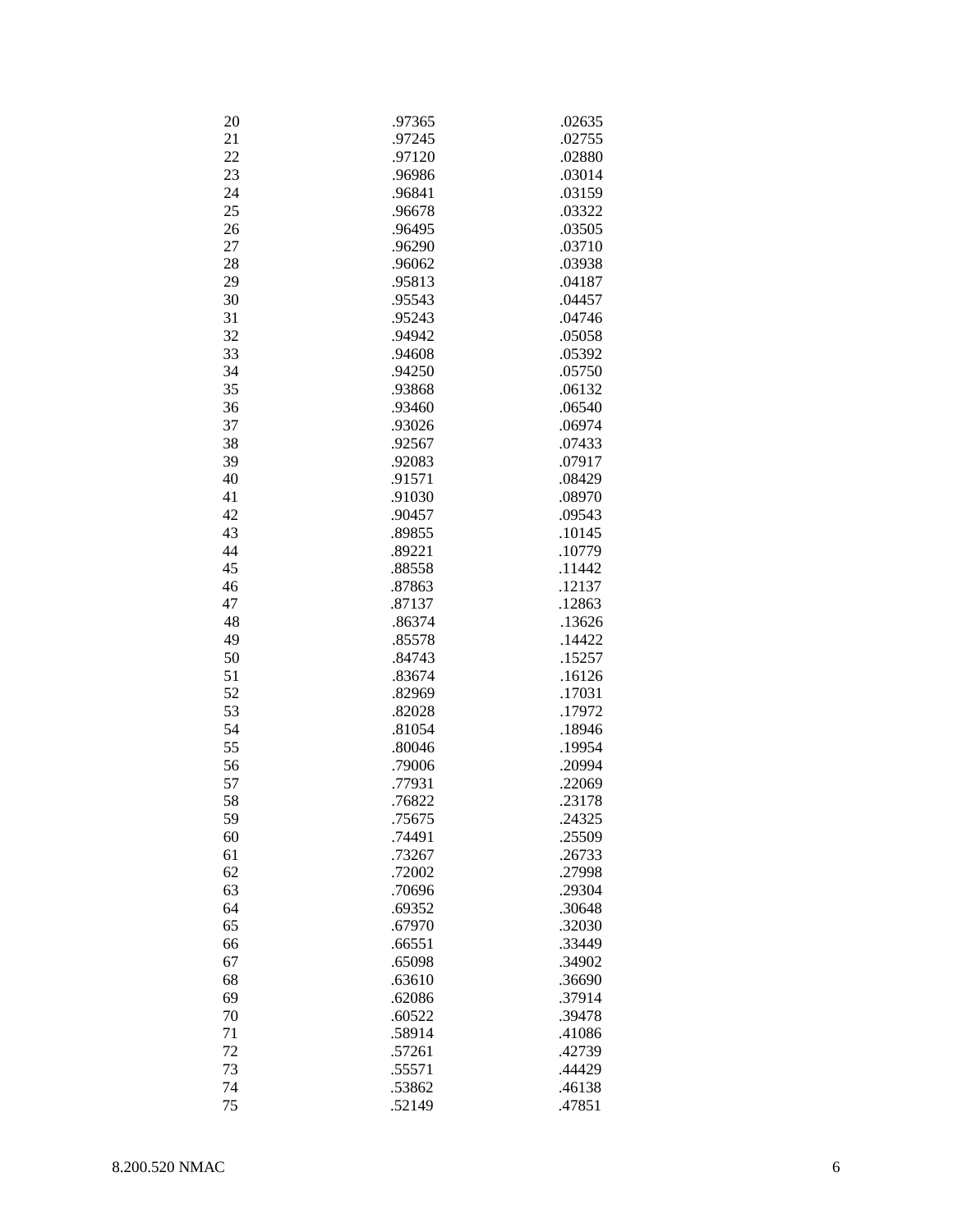| .50441 | .49559 |
|--------|--------|
| .48742 | .51258 |
| .47049 | .52951 |
| .45357 | .54643 |
| .43659 | .56341 |
| .41967 | .58033 |
| .42095 | .59705 |
| .38642 | .61358 |
| .36998 | .63002 |
| .35359 | .64641 |
| .33764 | .66236 |
| .32262 | .67738 |
| .30859 | .69141 |
| .29526 | .70474 |
| .28221 | .71779 |
| .26955 | .73045 |
| .25771 | .74229 |
| .24692 | .75308 |
| .23728 | .76272 |
| .22887 | .77113 |
| .22181 | .77819 |
| .21550 | .78450 |
| .21000 | .79000 |
| .20486 | .79514 |
| .19975 | .80025 |
| .19532 | .80468 |
| .19054 | .80946 |
| .18437 | .81563 |
| .17856 | .82144 |
| .16962 | .83038 |
| .15488 | .84512 |
| .13409 | .86591 |
| .10068 | .89932 |
| .04545 | .95455 |
|        |        |

[8.200.520.14 NMAC - Rp, 8.200.520.14 NMAC, 8/28/2015]

# **8.200.520.15 SUPPLEMENTAL SECURITY INCOME (SSI) LIVING ARRANGEMENTS:**

| А. | Individual living in his or her own household who own or rent: |               |            |
|----|----------------------------------------------------------------|---------------|------------|
|    | Payment amount:                                                | $5794$ $$841$ | Individual |

# $[4,194]$  \$1,261 Couple

**B.** Individual receiving support and maintenance payments: For an individual or couple living in his or her own household, but receiving support and maintenance from others (such as food, shelter or clothing), subtract the value of one third reduction (VTR).

| Individual                                                                                                 |  |
|------------------------------------------------------------------------------------------------------------|--|
|                                                                                                            |  |
| $[41,191]$ \$1,261 - [\$397] \$420.50 = [\$794] \$840.50 Couple                                            |  |
| Individual or couple living household of another: For an individual or couple living in another<br>C.      |  |
| person's household and not contributing his or her pro-rata share of household expenses, subtract the VTR. |  |
| $\[ $794]$ \$841 - $$264.66]$ \$280.33 = $$529.34]$ \$560.67<br>Payment amount:                            |  |
| Individual                                                                                                 |  |
| $[$1,191]$ \$1,261 - [\$397] \$420.50 = [\$794] \$840.50 Couple                                            |  |
| D.<br>Child living in home with his or her parent:                                                         |  |
| [\$794] \$841<br>Payment amount:                                                                           |  |
| Individual in institution:<br>Е.                                                                           |  |
| \$30.00<br>Payment amount:                                                                                 |  |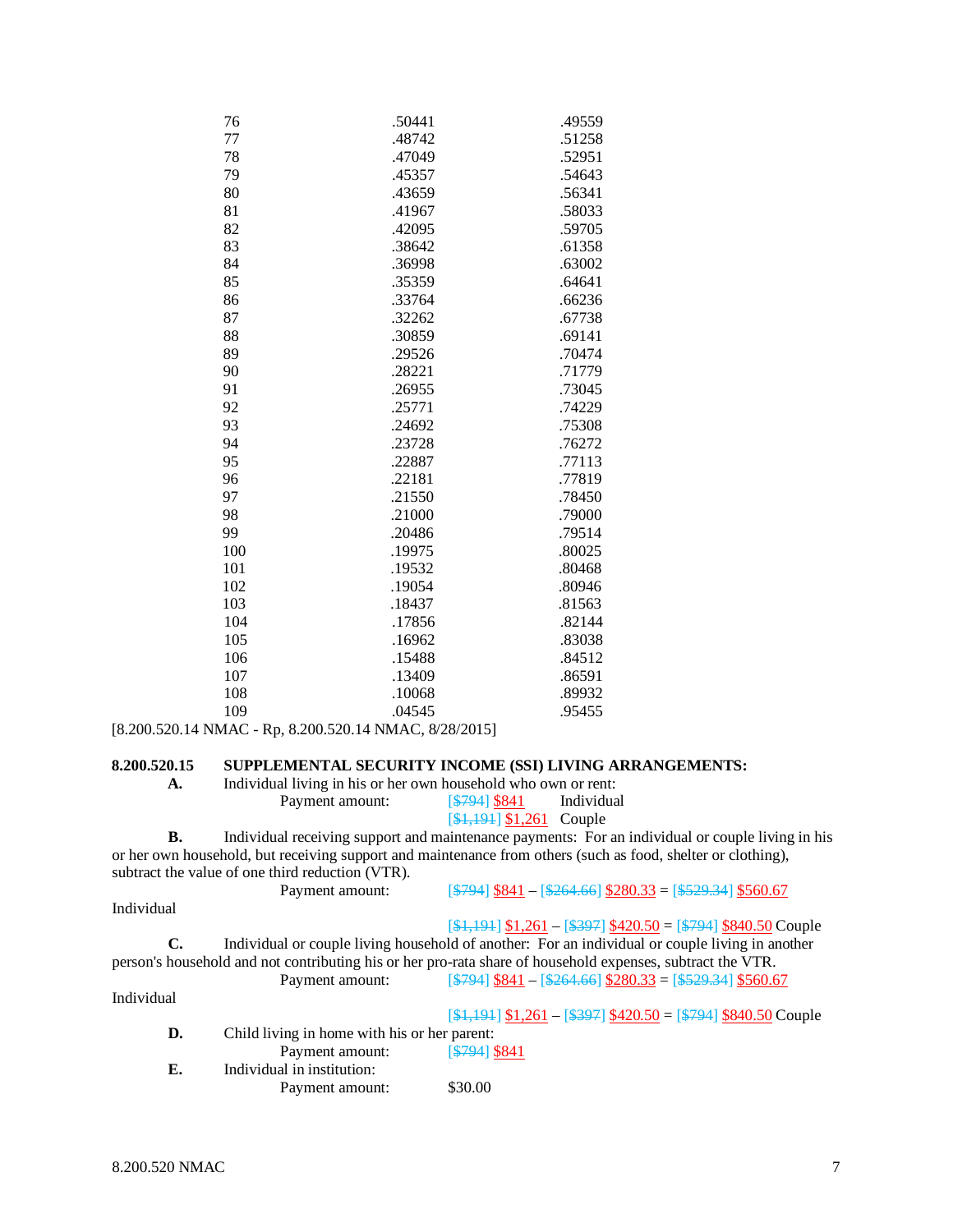[8.200.520.15 NMAC - Rp, 8.200.520.15 NMAC, 8/28/2015; A/E, 3/1/2017; A/E, 5/17/2018; A, 9/11/2018; A/E, 4/11/2019; A, 7/30/2019; A/E, 8/11/2020; A, 12/15/2020; A/E, 4/1/2021; A, 9/1/2021; A, xx/xx/xxxx]

# **8.200.520.16 MAXIMUM COUNTABLE INCOME FOR INSTITUTIONAL CARE MEDICAID AND HOME AND COMMUNITY BASED WAIVER SERVICES (HCBS) CATEGORIES:** Effective January 1,

[2021] 2022, the maximum countable monthly income standard for institutional care medicaid and the home and community based waiver categories is [\$2,382] \$2,523.

[8.200.520.16 NMAC - Rp, 8.200.520.16 NMAC, 8/28/2015; A/E, 3/1/2017; A/E, 5/17/2018; A, 9/11/2018; A/E, 4/11/2019; A, 7/30/2019; A/E, 8/11/2020; A, 12/15/2020; A/E, 4/1/2021; A, 9/1/2021; A, xx/xx/xxxx]

#### **8.200.520.17 MAXIMUM COUNTABLE INCOME FOR CHILDREN YOUTH AND FAMILIES**

**(CYFD):** Effective July 1, 1995, the maximum countable monthly income standard for CYFD medicaid is \$231.00. [8.200.520.17 NMAC - Rp, 8.200.520.17 NMAC, 8/28/2015]

#### **8.200.520.18 SSI RELATED CATEGORIES - DEEMING INCOME WHEN AN APPLICANT CHILD IS LIVING WITH INELIGIBLE PARENT:**

- **A.** Monthly computation:
	- **(1)** total gross unearned income of parent;

**(2)** deduct living allowance for ineligible child and SSI-eligible sponsored alien (one half of the monthly SSI FBR LA code A\*) for each ineligible child/SSI-eligible sponsored alien);

- **(3)** subtotal;
- **(4)** deduct \$20.00 general income exclusion 20.00;
- **(5)** unearned income subtotal;
- **(6)** total gross earned income of parent;
- **(7)** deduct any remaining allocation for ineligible child and/or SSI-eligible sponsored alien; see Paragraph (2) above;

**(8)** subtotal;

**(9)** deduct any remaining portion of the \$20.00 general income exclusion only if not already totally deducted in Paragraph (4) above;

- **(10)** subtotal;
- **(11)** deduct \$65.00; do not apply this deduction if the only income is unearned 65.00;
- **(12)** subtotal;
- **(13)** subtract one-half of Paragraph (12); do not apply this deduction if the only income is

unearned;

- **(14)** earned income subtotal;
- **(15)** total of Paragraph (5) plus Paragraph (14);

**(16)** deduct parental allocation (1 parent = SSI FBR for an individual LA code  $A^*$ ) (2 parents  $=$  SSI FBR for an eligible couple LA code A\*);

**(17)** income deemed to applicant child; if there is more than one applicant child, divide this amount equally between the children: **\*** LA Code A = the full SSI FBR for an individual or a couple.

**B.** If the deemed income plus the applicant child's separate income exceeds the income standard for an individual, the applicant child is not eligible for that month.

[8.200.520.18 NMAC - Rp, 8.200.520.18 NMAC, 8/28/2015]

#### **8.200.520.19 LIFE EXPECTANCY TABLES: A. Males:**

| л.             | гиансэ.    |     |            |     |            |
|----------------|------------|-----|------------|-----|------------|
|                | Life       |     | Life       |     | Life       |
| Age            | expectancy | Age | expectancy | Age | expectancy |
| $\theta$       | 71.80      | 40  | 35.05      | 80  | 6.98       |
|                | 71.53      | 41  | 34.15      | 81  | 6.59       |
| 2              | 70.58      | 42  | 33.26      | 82  | 6.21       |
| 3              | 69.62      | 43  | 32.37      | 83  | 5.85       |
| $\overline{4}$ | 68.65      | 44  | 31.49      | 84  | 5.51       |
|                | 67.67      | 45  | 30.61      | 85  | 5.19       |
| 6              | 66.69      | 46  | 29.74      | 86  | 4.89       |
|                | 65.71      | 47  | 28.88      | 87  | 4.61       |
|                |            |     |            |     |            |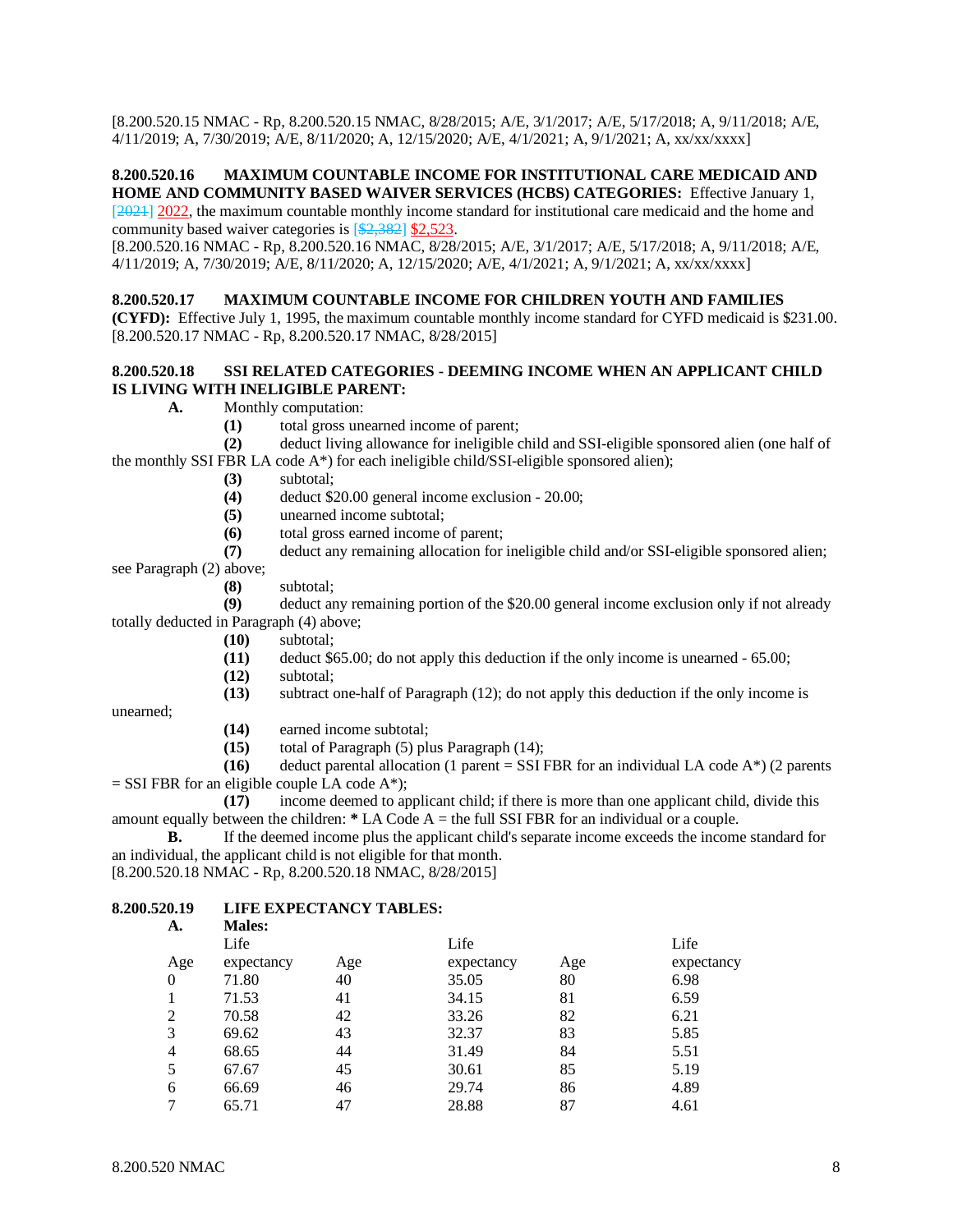| $\,$ 8 $\,$                      | 64.73           | 48  | 28.02      | 88        | 4.34       |
|----------------------------------|-----------------|-----|------------|-----------|------------|
| 9                                | 63.74           | 49  | 27.17      | 89        | 4.09       |
| 10                               | 62.75           | 50  | 26.32      | 90        | 3.86       |
| 11                               | 61.76           | 51  | 25.48      | 91        | 3.64       |
| 12                               | 60.78           | 52  | 24.65      | 92        | 3.43       |
| 13                               | 59.79           | 53  | 23.82      | 93        | 3.24       |
| 14                               | 58.82           | 54  | 23.01      | 94        | 3.06       |
| 15                               | 57.85           | 55  | 22.21      | 95        | 2.90       |
| 16                               | 56.91           | 56  | 21.43      | 96        | 2.74       |
| 17                               | 55.97           | 57  | 20.66      | 97        | 2.60       |
| 18                               | 55.05           | 58  | 19.90      | 98        | 2.47       |
|                                  |                 |     |            |           |            |
| 19                               | 54.13           | 59  | 19.15      | 99        | 2.34       |
| 20                               | 53.21           | 60  | 18.42      | 100       | 2.22       |
| 21                               | 52.29           | 61  | 17.70      | 101       | 2.11       |
| 22                               | 51.38           | 62  | 16.99      | 102       | 1.99       |
| 23                               | 50.46           | 63  | 16.30      | 103       | 1.89       |
| 24                               | 49.55           | 64  | 15.62      | 104       | 1.78       |
| 25                               | 48.63           | 65  | 14.96      | 105       | 1.68       |
| 26                               | 47.72           | 66  | 14.32      | 106       | 1.59       |
| 27                               | 46.80           | 67  | 13.70      | 107       | 1.50       |
| 28                               | 45.88           | 68  | 13.09      | 108       | 1.41       |
| 29                               | 44.97           | 69  | 12.50      | 109       | 1.33       |
| 30                               | 44.06           | 70  | 11.92      | 110       | 1.25       |
| 31                               | 43.15           | 71  | 11.35      | 111       | 1.17       |
| 32                               | 42.24           | 72  | 10.80      | 112       | 1.10       |
| 33                               | 41.33           | 73  | 10.27      | 113       | 1.02       |
| 34                               | 40.23           | 74  | 9.27       | 114       | 0.96       |
| 35                               | 39.52           | 75  | 9.24       | 115       | 0.89       |
| 36                               | 38.62           | 76  | 8.76       | 116       | 0.83       |
| 37                               | 37.73           | 77  | 8.29       | 117       | 0.77       |
| 38                               | 36.83           | 78  | 7.83       | 118       | 0.71       |
| 39                               | 35.94           | 79  | 7.40       | 119       | 0.66       |
| <b>B.</b>                        | <b>Females:</b> |     |            |           |            |
|                                  | Life            |     | Life       |           | Life       |
|                                  | expectancy      | Age | expectancy |           | expectancy |
| Age<br>0                         | 78.79           | 40  | 40.61      | Age<br>80 | 9.11       |
| $\mathbf{1}$                     | 78.42           | 41  | 39.66      | 81        | 8.58       |
|                                  | 77.48           | 42  |            | 82        |            |
| $\overline{c}$<br>$\overline{3}$ |                 | 43  | 38.72      | 83        | 8.06       |
|                                  | 76.51           |     | 37.78      |           | 7.56       |
| 4                                | 75.54           | 44  | 36.85      | 84        | 7.08       |
| $\mathfrak s$                    | 74.56           | 45  | 35.92      | 85        | 6.63       |
| 6                                | 73.57           | 46  | 35.00      | 86        | 6.20       |
| 7                                | 72.59           | 47  | 34.08      | 87        | 5.79       |
| 8                                | 71.60           | 48  | 33.17      | 88        | 5.41       |
| 9                                | 70.61           | 49  | 32.27      | 89        | 5.05       |
| 10                               | 69.62           | 50  | 31.37      | 90        | 4.71       |
| 11                               | 68.63           | 51  | 30.48      | 91        | 4.40       |
| 12                               | 67.64           | 52  | 29.60      | 92        | 4.11       |
| 13                               | 66.65           | 53  | 28.72      | 93        | 3.84       |
| 14                               | 65.67           | 54  | 27.86      | 94        | 3.59       |
| 15                               | 64.68           | 55  | 27.00      | 95        | 3.36       |
| 16                               | 63.71           | 56  | 26.15      | 96        | 3.16       |
| 17                               | 62.74           | 57  | 25.31      | 97        | 2.97       |
| 18                               | 61.77           | 58  | 24.48      | 98        | 2.80       |
| 19                               | 60.80           | 59  | 23.67      | 99        | 2.64       |
| 20                               | 59.83           | 60  | 22.86      | 100       | 2.48       |
|                                  |                 |     |            |           |            |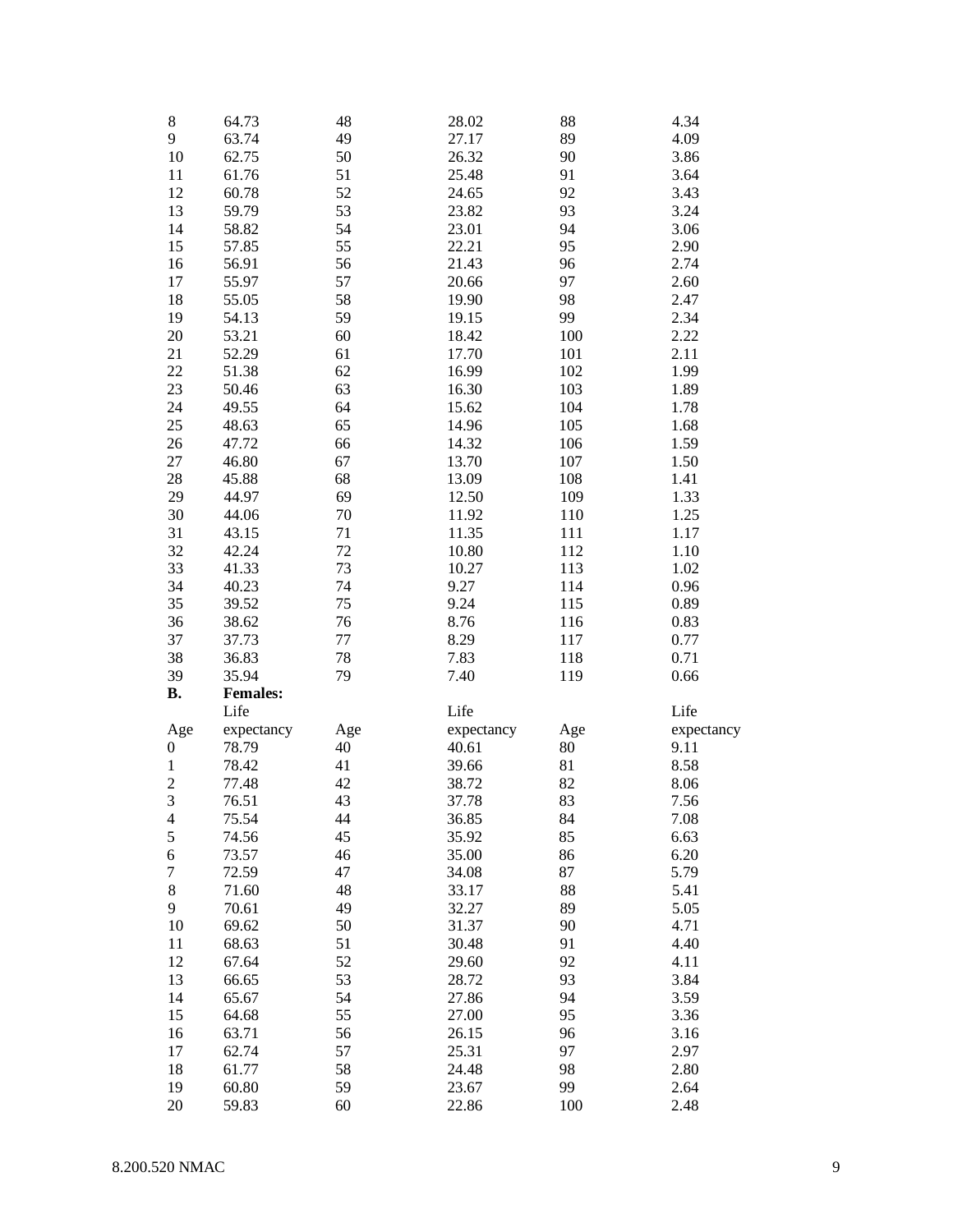| 21 | 58.86 | 61 | 22.06 | 101 | 2.34 |
|----|-------|----|-------|-----|------|
| 22 | 57.89 | 62 | 21.27 | 102 | 2.20 |
| 23 | 56.92 | 63 | 20.49 | 103 | 2.06 |
| 24 | 55.95 | 64 | 19.72 | 104 | 1.93 |
| 25 | 54.98 | 65 | 18.96 | 105 | 1.81 |
| 26 | 54.02 | 66 | 18.21 | 106 | 1.69 |
| 27 | 53.05 | 67 | 17.48 | 107 | 1.58 |
| 28 | 52.08 | 68 | 16.76 | 108 | 1.48 |
| 29 | 51.12 | 69 | 16.04 | 109 | 1.38 |
| 30 | 50.15 | 70 | 15.35 | 110 | 1.28 |
| 31 | 49.19 | 71 | 14.66 | 111 | 1.19 |
| 32 | 48.23 | 72 | 13.99 | 112 | 1.10 |
| 33 | 47.27 | 73 | 13.33 | 113 | 1.02 |
| 34 | 46.31 | 74 | 12.68 | 114 | 0.96 |
| 35 | 45.35 | 75 | 12.05 | 115 | 0.89 |
| 36 | 44.40 | 76 | 11.43 | 116 | 0.83 |
| 37 | 43.45 | 77 | 10.83 | 117 | 0.77 |
| 38 | 42.50 | 78 | 10.24 | 118 | 0.71 |
| 39 | 41.55 | 79 | 9.67  | 119 | 0.66 |

[8.200.520.19 NMAC - Rp, 8.200.520.19 NMAC, 8/28/2015]

### **8.200.520.20 COVERED QUARTER INCOME STANDARD:**

| Date                  | Calendar Quarter Amount      |
|-----------------------|------------------------------|
| Jan. 2022 - Dec. 2022 | \$1,510 per calendar quarter |
| Jan. 2021 - Dec. 2021 | \$1,470 per calendar quarter |
| Jan. 2020 - Dec. 2020 | \$1,410 per calendar quarter |
| Jan. 2019 - Dec. 2019 | \$1,360 per calendar quarter |
| Jan. 2018 - Dec. 2018 | \$1,320 per calendar quarter |
| Jan. 2017 - Dec. 2017 | \$1,300 per calendar quarter |
| Jan. 2016 - Dec. 2016 | \$1,260 per calendar quarter |
| Jan. 2015 - Dec. 2015 | \$1,220 per calendar quarter |
| Jan. 2014 - Dec. 2014 | \$1,200 per calendar quarter |
| Jan. 2013 - Dec. 2013 | \$1,160 per calendar quarter |
| Jan. 2012 - Dec. 2012 | \$1,130 per calendar quarter |
| Jan. 2011 - Dec. 2011 | \$1,120 per calendar quarter |
| Jan. 2010 - Dec. 2010 | \$1,120 per calendar quarter |
| Jan. 2009 - Dec. 2009 | \$1,090 per calendar quarter |
| Jan. 2008 - Dec. 2008 | \$1,050 per calendar quarter |
| Jan. 2007 - Dec. 2007 | \$1,000 per calendar quarter |
| Jan. 2006 - Dec. 2006 | \$970 per calendar quarter   |
| Jan. 2005 - Dec. 2005 | \$920 per calendar quarter   |
| Jan. 2004 - Dec. 2004 | \$900 per calendar quarter   |
| Jan. 2003 - Dec. 2003 | \$890 per calendar quarter   |
| Jan. 2002 - Dec. 2002 | \$870 per calendar quarter   |
|                       |                              |

[8.200.520.20 NMAC - Rp, 8.200.520.20 NMAC, 8/28/2015; A/E, 1/1/2016; A/E, 03/01/2017; A/E, 5/17/2018; A, 9/11/2018; A/E, 4/11/2019; A, 7/30/2019; A/E, 8/11/2020; A, 12/15/2020; A/E, 4/1/2021; A, 9/1/2021; A, xx/xx/xxxx]

# **8.200.520.21 STANDARD OF NEED (SON):**

|                                | Gross income test                                      | Net income test  |
|--------------------------------|--------------------------------------------------------|------------------|
| <b>Budget</b><br>group<br>size | One hundred eighty-five<br>percent<br>Standard of need | Standard of need |
|                                | 049/059 Refugee                                        | 049/059 Refugee  |